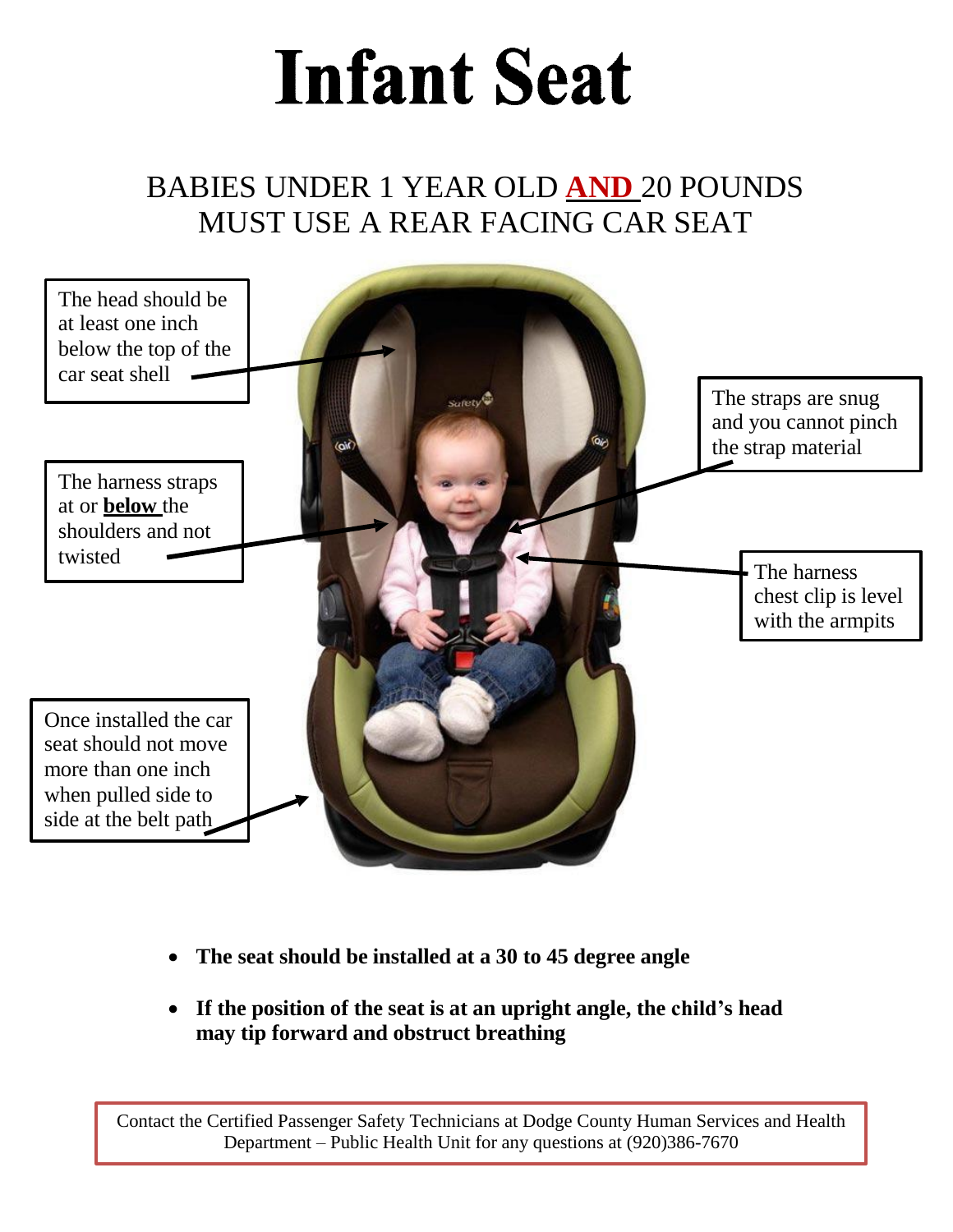# **Rear-Facing Convertible Seat**



 American Academy of Pediatrics recommends that children stay rear facing until 2 years of age or to the highest weight allowed by the manufacturer of the seat.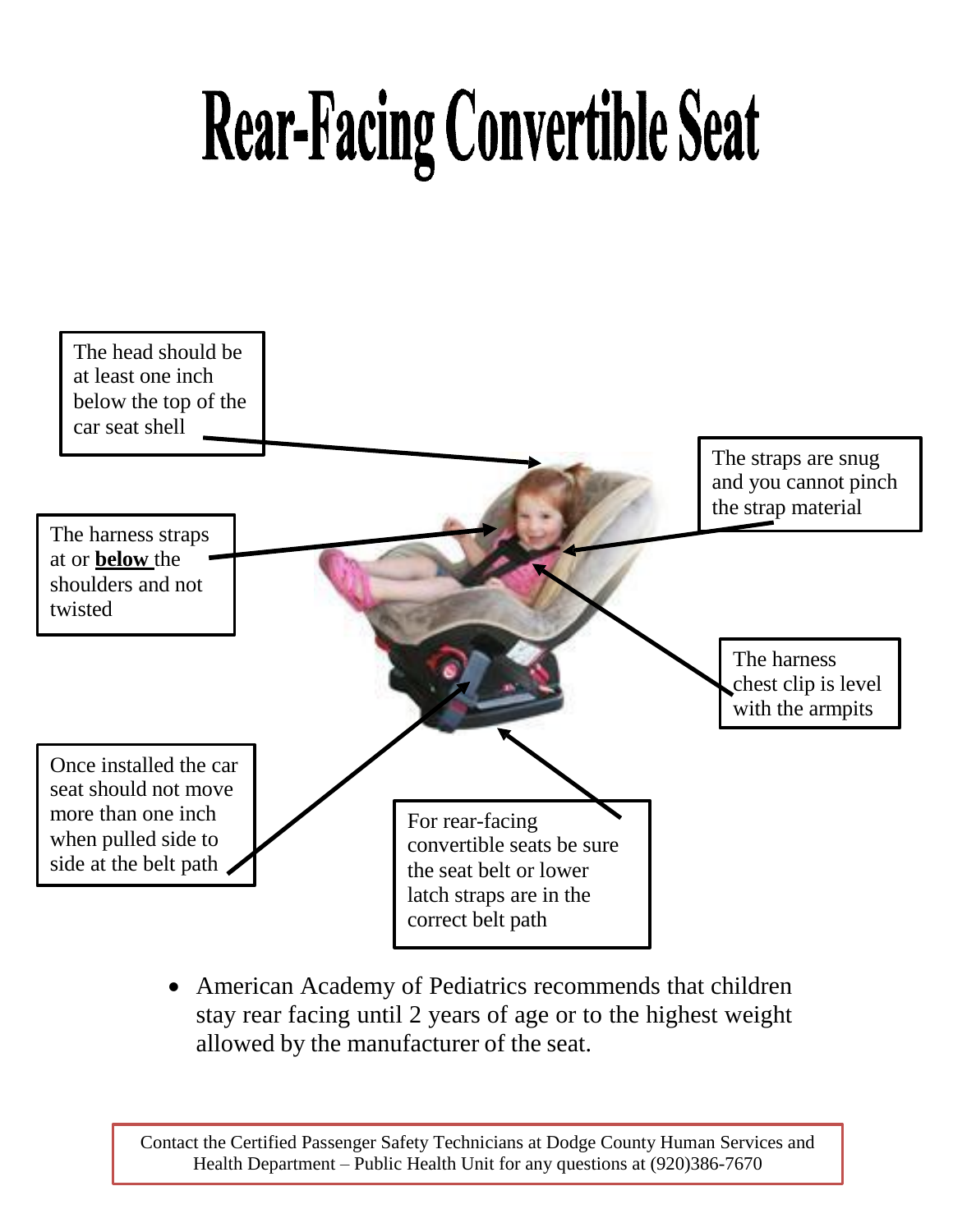## **Forward-Facing Seat**



- **Use the top tether strap (refer to car manual for proper placement)**
- **If combined weight of the seat and child reaches 65 pounds or greater the seat should be installed using the seatbelt and not the lower anchors**